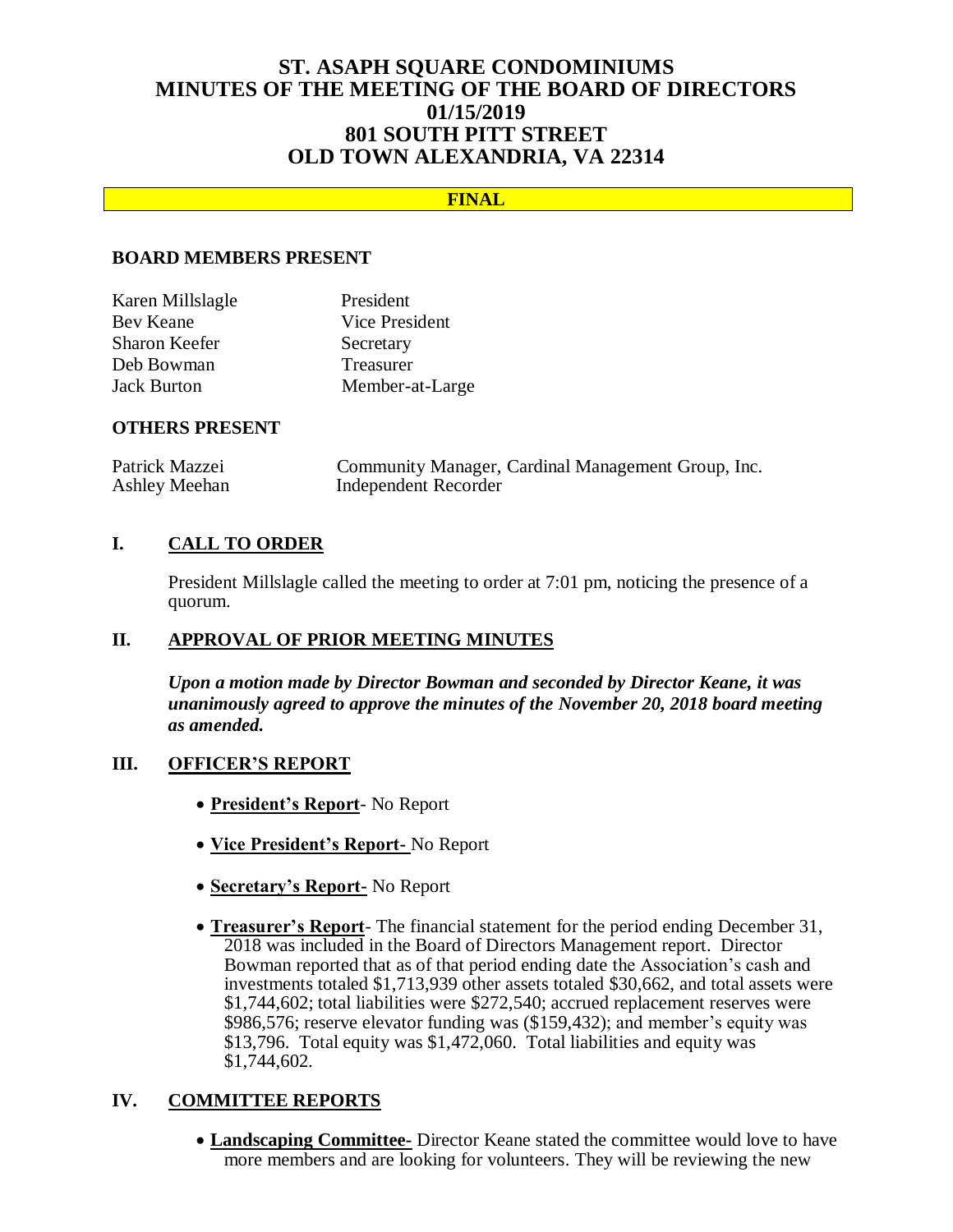## **FINAL**

landscaping contract proposals.

- **Covenants Committee-** No report
- **Pool Committee-** There are two issues with the pool that were discussed and acted on later in the meeting- two broken umbrellas that need to be replaced and also there are three bids for the pool contract to discuss.
- **Social Committee-** No report
- **Welcome Wagon-** Director Keefer reported there are new residents from December in units #303, #312, and #327.
- **Dinner Night Out-** No report

# **V. OTHER REPORTS**

- **City of Alexandria Updates-** Mr. Rosenbaum stated there is new construction going on by the old coal/generating pile near Fairfax Street.
- **Website-** No report
- **Newsletter-** No report

## **VI. COMMUNITY FORUM**

- A resident had a question about delivery companies having access to buzz into the foyer on their own. She stated there is still an issue with the overflow of packaged blocking owners to get to their mailboxes.
- Multiple residents had questions regarding the front/lobby door issues.
- A resident had a question regarding when the roof work would be completely fixed, and stated the roof on the Jefferson Street side does not have snow birds and snow is falling and it is dangerous. Multiple residents stated that Leo did a really good job at snow removal in the last storm.
- A resident had questioned if there were any Air BNB issues that had been taking place in the building that the Board knew of.
- Director Bowman wanted to raise awareness to the dryer vents and HVAC units that need to be cleaned out regularly in the units, she sated a mailing to all homeowners reminding them is needed. She also stated the Board should take the furloughed residents into consideration with the upcoming assessments due.
- A resident wanted to retouch the issue of possibly getting a handicapped spot in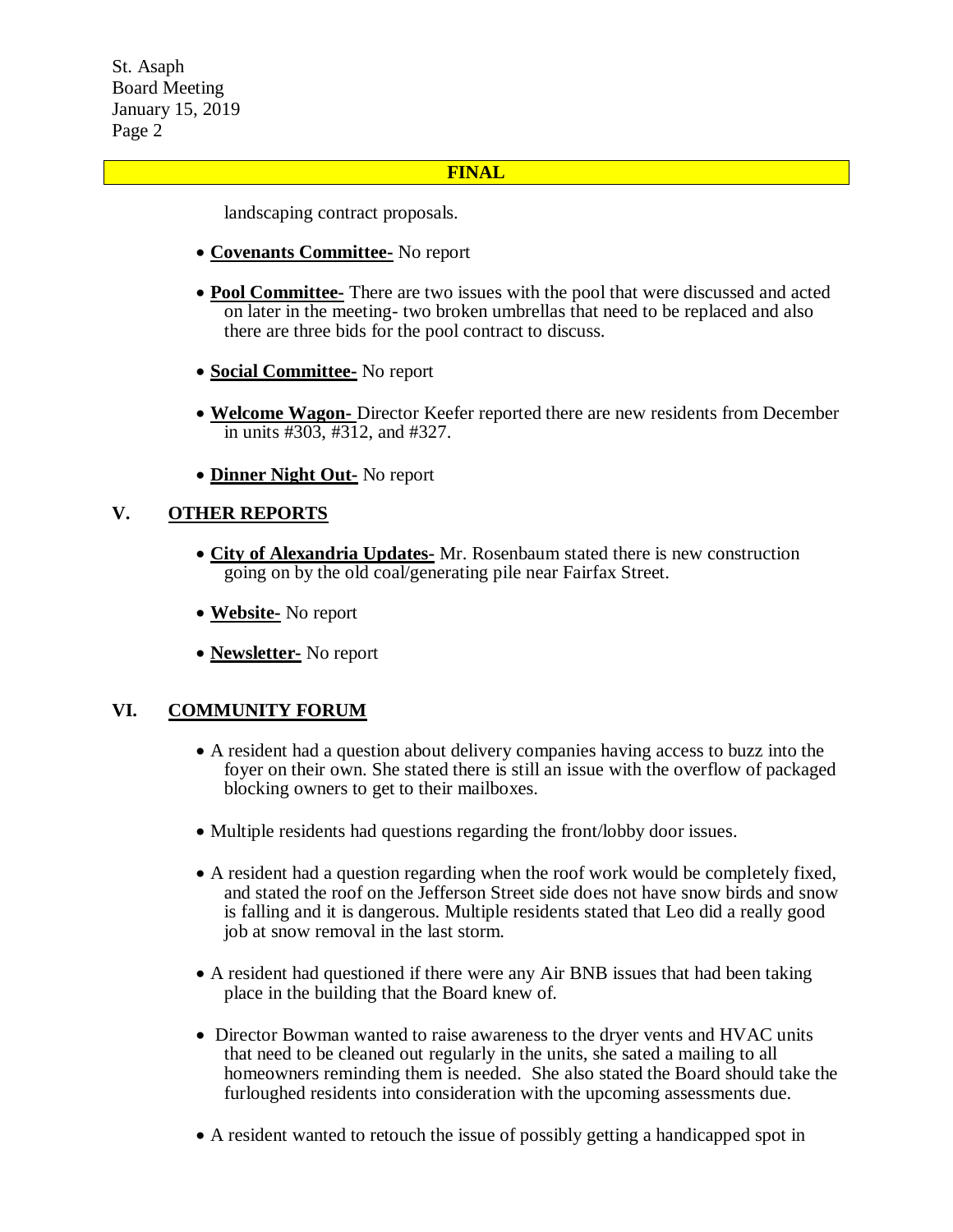#### **FINAL**

front of the building.

## **VII. MANAGEMENT REPORT**

Management reported the following to the Board:

- $\triangleright$  Finances- The financial statement of income and expenses for the association through the close of business on December 31, 2018 were enclosed at *Exhibit C*.
- Annual Planning Calendar and Company Holidays- The 2019 draft Annual Planning Calendar and the Holiday Schedule for CMG were enclosed as *Exhibit B* for discussion.
- $\triangleright$  Swimming Pool Management Proposals-Management provided the Board with three separate management proposals for the St. Asaph Community Pool as *Exhibit D*. The proposals were from High Sierra Pool Corporation, NV Pools, and American Pool Management LLC. **The Board tabled the proposals for further review.** Two pool umbrellas are broken and unrepairable, they need to be replaced. A proposal was presented to the Board for two new umbrellas.

# *Upon a motion made by Director Keane and seconded by Director Keefer, it was unanimously agreed to have the pool chair-person purchase the 2 required umbrellas not to exceed the amount of \$400.00 in total.*

- Landscape Management Proposals- Management provided the Board with four separate Landscape proposals from Professional Grounds Corp., Advantage Landscaping Corp., Lancaster Landscaping, and Community Landscaping as *Exhibit E.* **The Board tabled the proposals for further review and will vote via e-mail before the next meeting.**
- $\triangleright$  Maintenance and Cleaning-DMA presented proposals for the continued services as stated. Leo and Veronica are the employees assigned to St. Asaph Square. They proposed no increase for 2019. These proposals were presented to the Board as *Exhibit F.*

# *Upon a motion made by Director Bowman and seconded by Director Burton, it was unanimously agreed to approve the DMA Cleaning Services contract for 2019 for Leo.*

*Upon a motion made by Director Bowman and seconded by Director Burton, it was unanimously agreed to approve the DMA Cleaning Services contract for 2019 for Veronica.* 

## **On Site Manager's Report-** *Exhibit G*

 $\triangleright$  Management has filed a complaint with Waste Management about the condition of the doors to the trash room and the trash containers. A representative was sent out to make an assessment.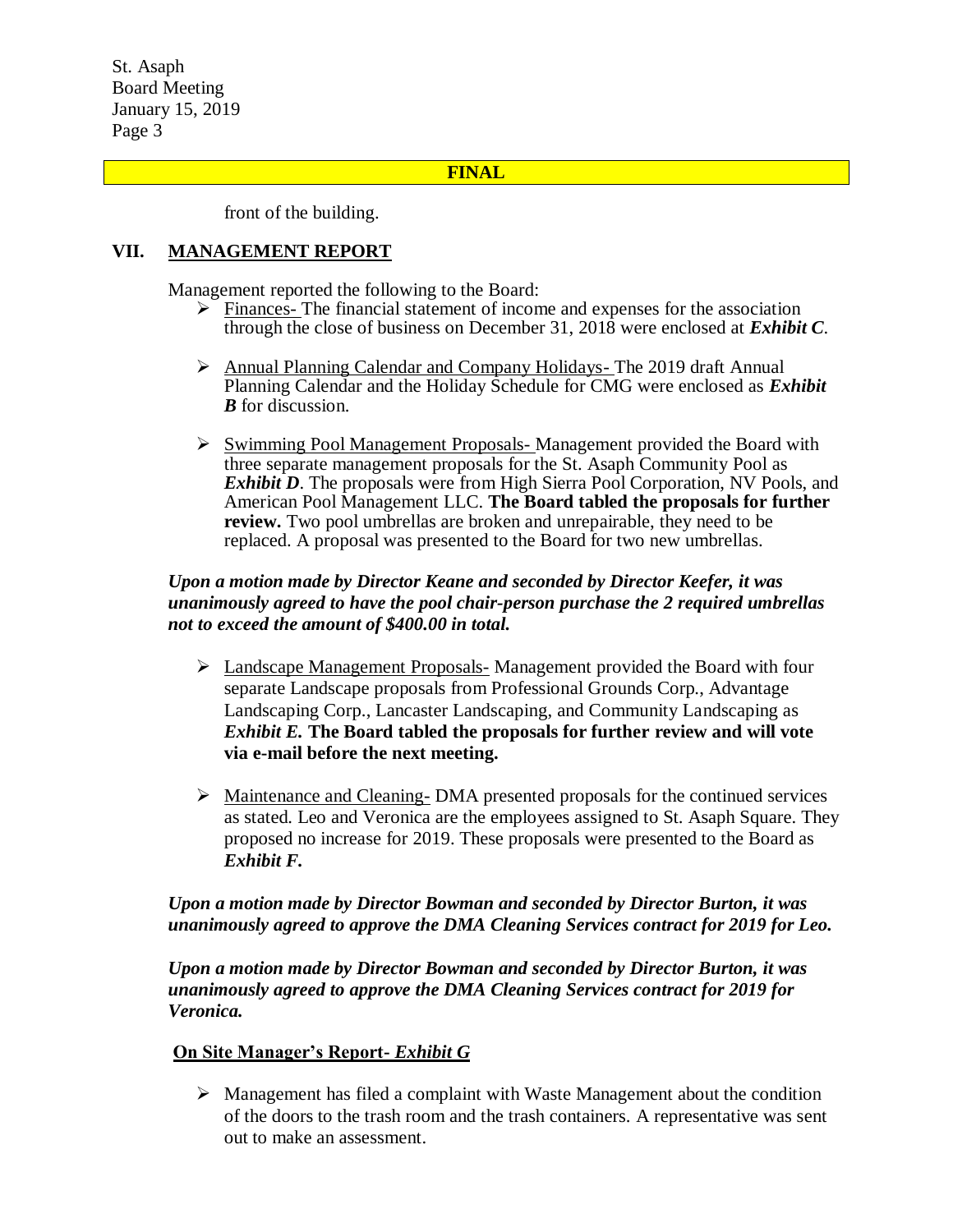#### **FINAL**

- $\triangleright$  Management reached out to Comcast to complain about the action of their technicians not properly handling cable connection boxes in the building. Since the office does not have an account with Comcast, they advised a resident with a Comcast account make the call.
- $\triangleright$  The fall gutter cleaning was done by Virginia Contracting as scheduled.
- $\triangleright$  Both leaf pickups were done in late November and late December by Advantage Landscaping as contracted.
- $\triangleright$  The preventive maintenance services for the emergency generator and the garage door are scheduled for Wednesday, January 9th and Thursday, January 10, 2019, respectively.
- $\triangleright$  Heart National was contracted to clean a section of the 3<sup>rd</sup> floor carpet due to the fire smoke incident in one of the  $3<sup>rd</sup>$  floor units. There is no evidence of the wallpaper or the furniture being affected by the smoke. "Further discussed in Executive Session".
- $\triangleright$  Roof installation is in progress. The roofers are now doing the finishing touches. Interior repairs of the affected Units will soon be scheduled and owners will be informed in advance.
- $\triangleright$  Daycon will be repairing the "Billy goat" garage sweeper. However, they declined to repair or service the snow blower due to the unavailability of parts. A new snow blower will be purchased.
- $\triangleright$  Site staff has cleaned all hallway and ceiling light fixtures.
- $\triangleright$  The fire pump is run weekly and the auxiliary pipes in the garage are drained as needed. All flat roof surfaces and drains are checked and cleaned on a regular basis.
- $\triangleright$  The regular schedule of checking the building for needed repairs, replacement of burnt-out light bulbs and/or ballasts, and cleaning of common areas, to name a few, continues on a regular basis.

## **VIII. UNFINISHED BUSINESS**

 $\triangleright$  On December 23, 2018 an email vote was taken in lieu of a meeting for the approval of a kitchen renovation in unit 403. *Director Keane made a motion to approve the renovation, pending all documents are received and the neighbors are notified*. *The motion was seconded by Director Bowman. The motion was passed unanimously. The motion was read to record.*